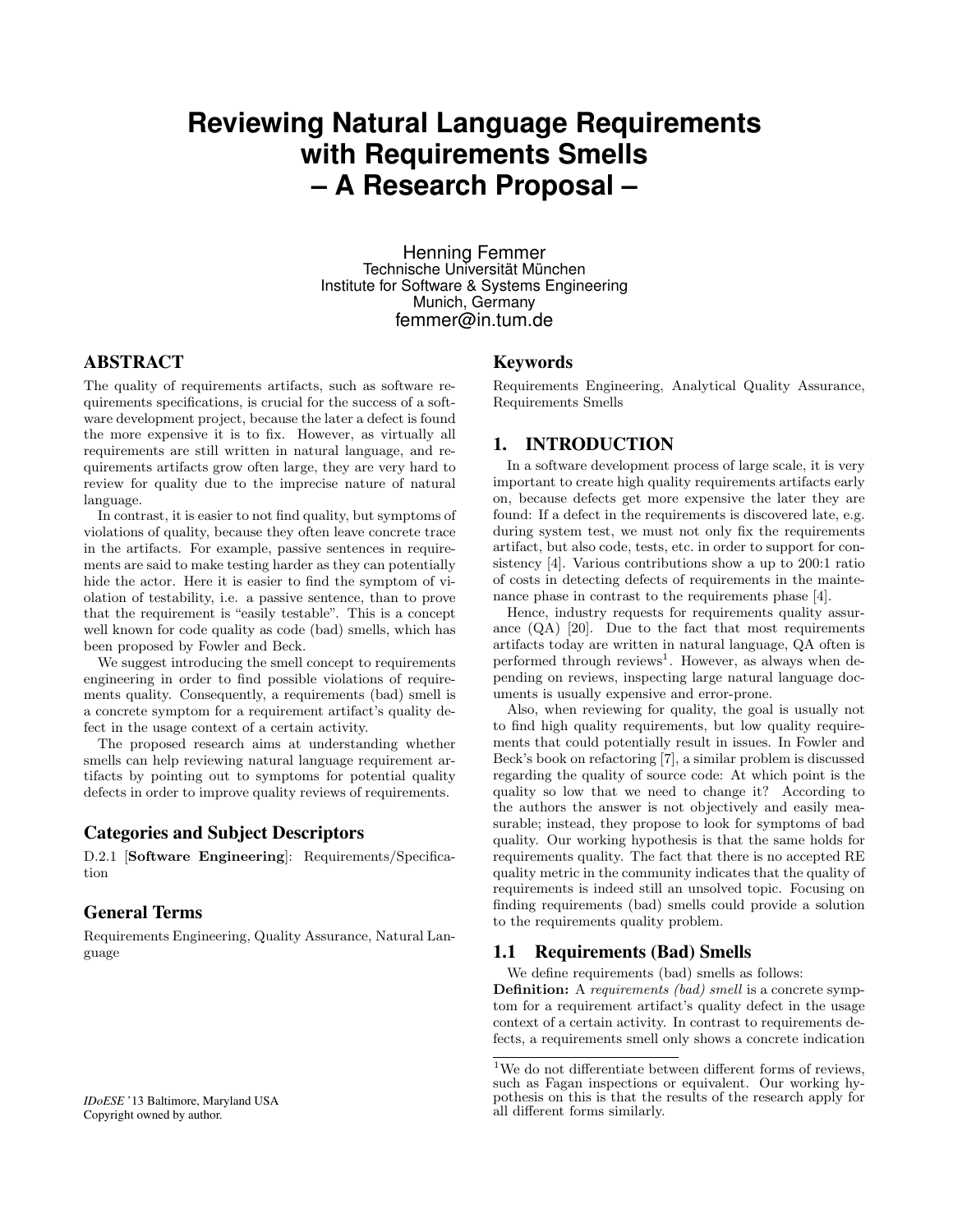for bad quality. Additionally, whether a smell turns into a problem is very context-specific.

Thus, a smell always adheres to the following smell model:

- A requirements artifact or entity that is analyzed for the smell, e.g. use cases or scenarios. We use the terminology known from artifact-oriented requirements engineering [19].
- An activity that is potentially affected by the smell (i.e. the impact of bad quality).
- A context in which this smell is considered harmful.

Definition: We see requirements artifacts as means for a software engineering project instead of a root project goal<sup>2</sup>. Quality is hence defined as fitness-for-purpose, which implies that we define bad quality as a general property of a requirements artifact that has negative effects on activities in the software lifecycle. A quality defect is then a concrete instance or manifestation of bad quality in the artifact. This leads to a definition of quality as proposed by activity-based quality models, similar to [5]. Lastly, we define findings as instances of smells, which might or might not be a defect (see Fig. 1).



Figure 1: The Terminology

#### 1.2 Example: Sentences in Passive Voice

A well-known example of a smell is a requirement that is written in passive voice. The smell could affect nearly all artifacts and, thus, it affects activities of the software lifecycle, because it makes testing and understanding a requirements sentence harder when it appears in a context where the actor is not entirely clear to all readers.

Yet, just as the impact of sentences in passive voice is debatable, the relation between these requirements smells and requirements quality remains unclear. This research aims at understanding which of these smells exist and how they affect requirements specifications.

Other examples for similar smells include subjective language, vague pronouns and superlative phrases.

## 1.3 Preliminary Scope

Although the focus of our research is the investigation of requirements smells in general, we subsequently focus on artifact smells for natural language requirements. Hence, we do neither consider other representations, e.g. requirements in UML Syntax, nor do we look at requirements process smells, e.g. overly long discussions on reoccurring topics (unless they manifest themselves in the artifacts), even though these might be interesting next steps if the proposed research turns out to be fruitful.

# 2. RELATED WORK ON QUALITY OF RE-QUIREMENTS

Understanding and measuring quality in requirements engineering artifacts has been a long-time problem. For example, Dijkstra names consistency between requirements as a major problem at the NATO Software Engineering Conference in Garmisch in 1969 [21]. Consequently, textbooks such as [1] or [17] give concrete advice for establishing quality in requirements engineering artifacts, yet, it often comes in lists of best practices, such as the advice to avoid passive sentences or a check lists of common issues. These lists do not form a comprehensive picture of quality of requirements, nor do they justify why and how the proposals address the issue.

Hence, in the following we will first look at related work that focuses on quality from a top-down perspective and that describes which characteristics are defined for a high-quality requirements artifact. Afterwards we will describe existing bottom-up techniques for measuring and analyzing quality and conclude by summing up and identifying the gaps in research.

## 2.1 Defining Quality of Natural Language Requirements artifacts

Lindland et al. [18] sum up existing issues of requirements artifacts and derive three dimensions of quality: Syntactic quality (i.e. is the language used to express the requirements correct), semantic quality (i.e. is the system described by the requirements artifact valid and complete) and pragmatic quality (i.e. is the requirements artifact understandable by the audience). Krogstie et al. [16] extends this work, based on [22] by adding social quality as a level of agreement between stakeholders.

More recently, Katasonov et al. [14] defined 6 quality criteria for requirements artifacts and 8 criteria of requirements quality, based on two textbooks and a small number of issues from related work. Some of these criteria are discussed in more detail, it remains unclear, how to check these in detail and how important they are for a requirements artifact.

Schneider and Berenbach [23] sum up existing standards for requirements engineering. Here, most relevant is the IEEE830-1998 (IEEE Recommended Practice for Software Requirements Specifications) [11], which has since then been superseded by ISO/IEC/IEEE-29148 (Systems and software engineering – Life cycle processes – Requirements engineering) [12]. The IEEE-830 standard reduces quality of requirements engineering artifacts to 8 characteristics, such as correctness, completeness and traceability. ISO-29148 is far more exact in these characteristics and describes, inter alia, characteristics of the requirements artifact, characteristics of single requirements and also language criteria on how

<sup>2</sup>Unless the project's goal is to create a requirements artifact, obviously.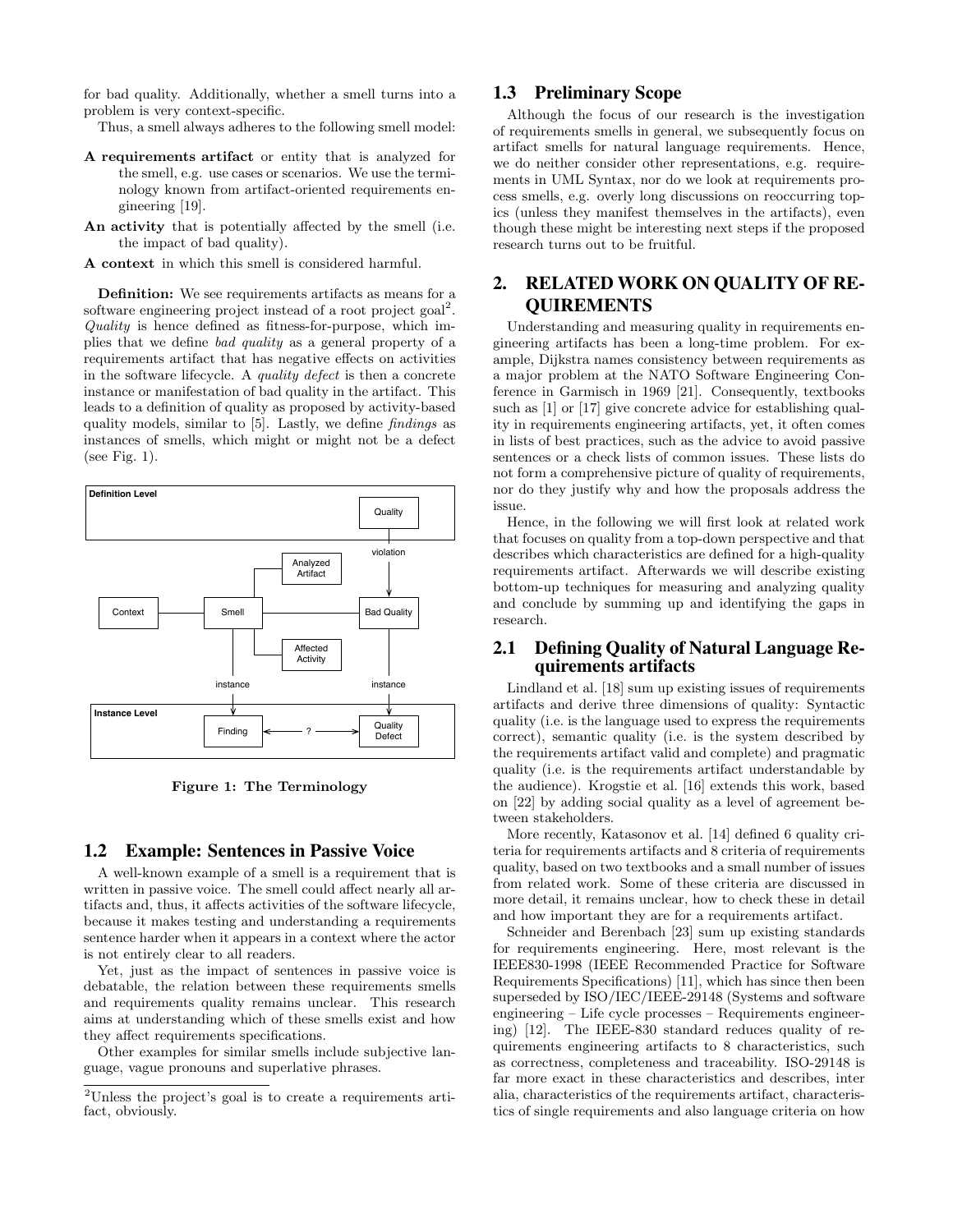requirements should not be formulated. For example, it is noted that certain wordings like superlatives often lead to problems with verifiability.

However, even though ISO-29148 is the most current and complete official standard on requirements engineering, assumptions like the one mentioned previously, are hardly discussed in academia. Therefore and because it is more detailed, we use the ISO-29148 as a first reference for requirements smells.

## 2.2 Smells and Metrics of Natural Language Requirements artifacts

Other authors approach the issue of quality of requirements artifacts by defining metrics.

First proposals by Davis et al. [4] describe 24 quality characteristics based on 16 existing papers. The resulting metrics for each of the quality characteristics are weighted in order to create a single metric for the quality of a requirements artifact. However, these metrics reveal several problems: Many metrics are either not measurable (e.g. correctness, as the authors properly analyze) or very simplified (e.g. modifiability is measured as presence of a table of contents and index), so that the construct validity is no longer given. Furthermore, weights are chosen deliberately and not validated.

A few contributions have been done on creating applicable metrics and indicators. E.g., Fabbrini et al. [6] and Buchiarone et al. [3] develop an approach based on 7 indicators. The studies presented quantify the number of findings, give some examples, but do not analyze in how far these indicators are able to detect violations of quality as suggested. Similar work has been done by Génova et al. [8] and Berry et al. [2], yet lacking an in-depth analysis of its abilities and drawbacks regarding to a holistic view on requirements quality.

Other authors assume the requirements artifact to have a certain structure in order to enable parsing it and building a light-weight formal model [9]. Especially rich in this regard is the area of ambiguity, a summary can be found for example in [15].

## 2.3 Discussion

In summary, the existing contributions either develop a top-down approach, resulting in defining metrics that are clearly not measurable, or defining a set of metrics or indicators by measuring "what you can measure". What is lacking, yet essential, is an understanding of the link between the top-down and the bottom-up approach, i.e. which quality characteristics can be analyzed with smells and where are other methods needed.

# 3. RESEARCH OBJECTIVE AND APPROACH

The research goal of the proposed work is to understand the possibilities of using requirements smells for supporting quality reviews of requirements artifacts.

In order to reach this goal, we need to answer three major research questions:

- RQ1: Which requirements smells exist and how can they be classified?
- RQ2: Which smells can be detected automatically?

RQ3: To which extent and under which conditions can requirements smells find quality defects?

## 3.1 RQ1: Which requirements smells exist and how can they be classified?

Understanding the current state of requirements smells has to start with building knowledge of how quality is currently understood in requirements engineering.

We need to understand which quality characteristics and which smells exist by reviewing standards, related research fields and practice. From these, we can derive a theory (or taxonomy) of smells.

#### *Approach*

We use the grounded theory approach as proposed by Glaser and Strauss [10] to create a theory of smells. Thereby, we can make use of various sources and build a theory as a set of hypotheses or falsified statements that describes the state-of-the-art. Furthermore, the theory is an important foundation for the next steps.

We apply the grounded theory approach on the standards ISO-29148-2011 [12] and IEEE-830-1998 [11], add information from a large industry partner, and validate it by observing requirements reviews in practice as well as through a survey.

The created theory consist of four categories and their relations (see Fig. 3):

- Requirements smells are the indicators that are supposed to direct towards quality issues, e.g. passive voice.
- Requirements entities are the artifacts or content items which might inhibit a smell, e.g. use cases, scenario steps, natural language requirements, etc.
- Requirements activities are the activities that are negatively affected by a smell, e.g. creating oracles for system tests.
- Requirements quality characteristics are the abstracted quality goals, e.g. testability.



Figure 3: Research Question 1

With these categories we can use axial coding to understand which quality characteristics are connected to which smells. We will subsequently understand which quality characteristics can easily be analyzed and which cannot yet.

## 3.2 RQ2: Which smells can be detected automatically?

In the founding work by Fowler and Beck [7], smells are not connected to any kind of decision procedure. In contrary,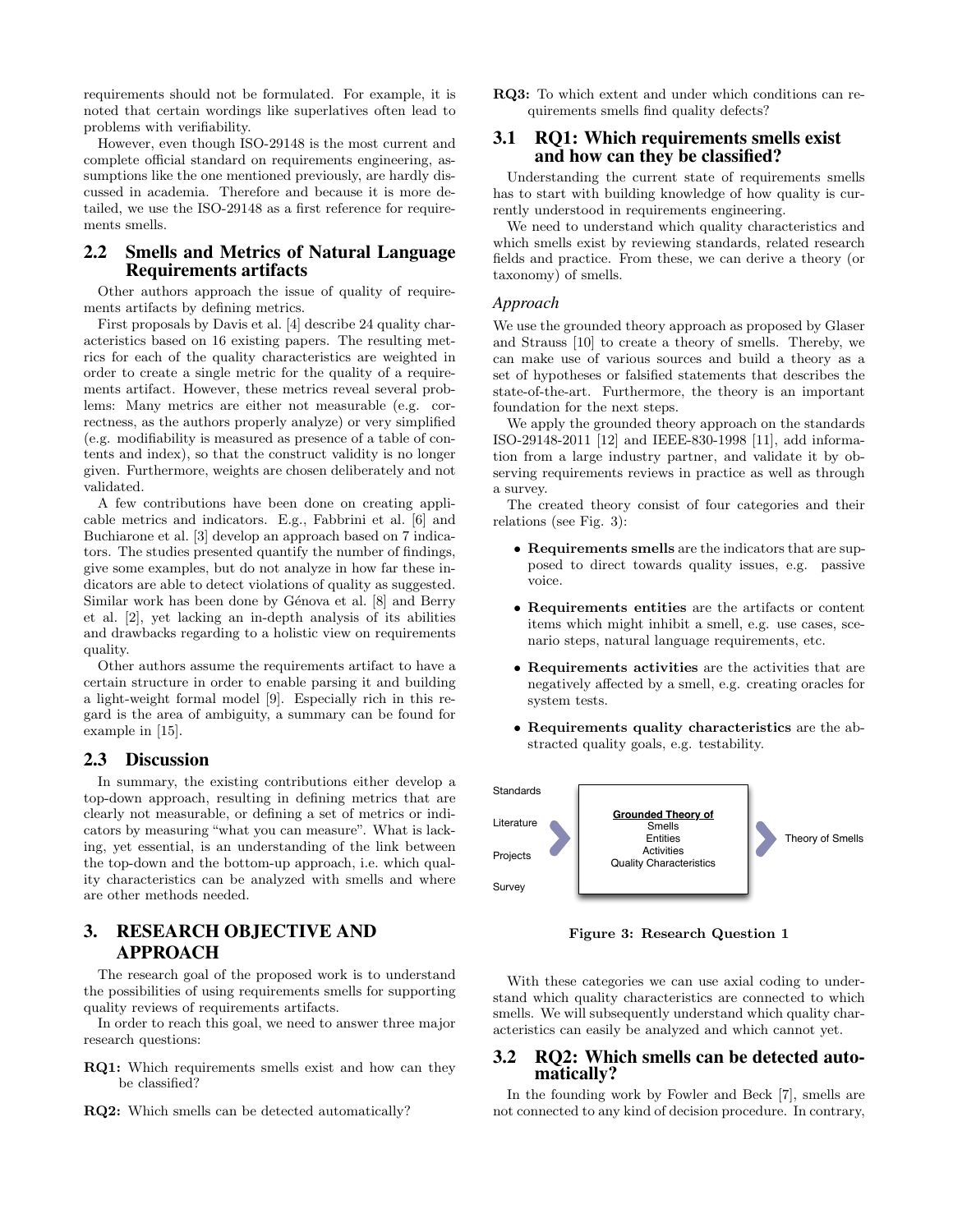

Figure 2: The proposed approach

smells are considered very subjective and imprecise. However, after their initial proposals, detection of various code smells have been automated, such as code clones [13] or god classes [24]. Also, most authors using the concept of smells focus on smells that can be automatically detected [25]. This might be due to the fact that the approach is most useful when the smell detection is cheap, as it is with automation.

Accordingly, one needs to understand which of the requirements smells defined in RQ1 can be automatically detected and which cannot. This includes the question of the internal validity of requirements smells, i.e. the question whether subjects find the same smells on a text or not.

However, it is important to note that also requirements smells that cannot be automatically detected might be of use during requirements quality analysis, as they might serve as supporting framework for reviews.

#### *Approach*

In order to understand whether smells can be detected automatically, we will rely on two sources: Related work from literature describes a few implementations of detecting certain aspects in requirements. Furthermore, for those smells not present in literature, we propose possible implementations, based on the open quality analysis framework ConQAT<sup>3</sup>.

This approach will result in a more detailed theory as well as a prototype for a tool that can automatically detect smells in requirements and thus serves as an input for reviews.

#### *Hypotheses*

As this is a crucial step, we analyzed possible outcomes of this research question and discuss how we will proceed with this research based on the outcome. We see three possible results:

No requirements smells can be detected automatically. If it turns out that all smells need to be detected manually, we will accordingly focus on manual reviews and

 $^3$ www.conqat.org

understand how smells as written descriptions impact reviews.

- Some requirements smells can be detected automatically (working hypothesis). If we are only able to automate some smells, we will focus on these and elaborate our understanding of which characteristics of quality can be analyzed with smells (see RQ3).
- All requirements smells can be detected automatically. At this stage we consider this very unrealistic. However, if this is the case, we will strongly focus on automation and performance of the automation in case studies.

## 3.3 RQ3: To which extent and under which conditions can requirements smells find quality defects?

The theory of RQ1 only depicts the current understanding of the area and the answers from RQ2 describe the possibilities and potential. It is, however, more important how the requirement smells really impact the requirements quality and the following project. As defined above, a quality defect is a violation of quality in terms of a negative impact on a certain activity in the software engineering life cycle.

This includes two questions: First, the theory needs to be validated in order to understand if requirements smells really indicate requirements quality defects or not. Accordingly, we must test if every smell can lead to a defect. Second, the theory must be checked against completeness, which is a question whether defects from all quality characteristics can be found in real world case studies. If they cannot be found, we must understand whether this is because these defects do not appear in real world examples or if there is no proper smell for it. This second question will answer whether a complete picture of quality of requirements can be created with requirements smells.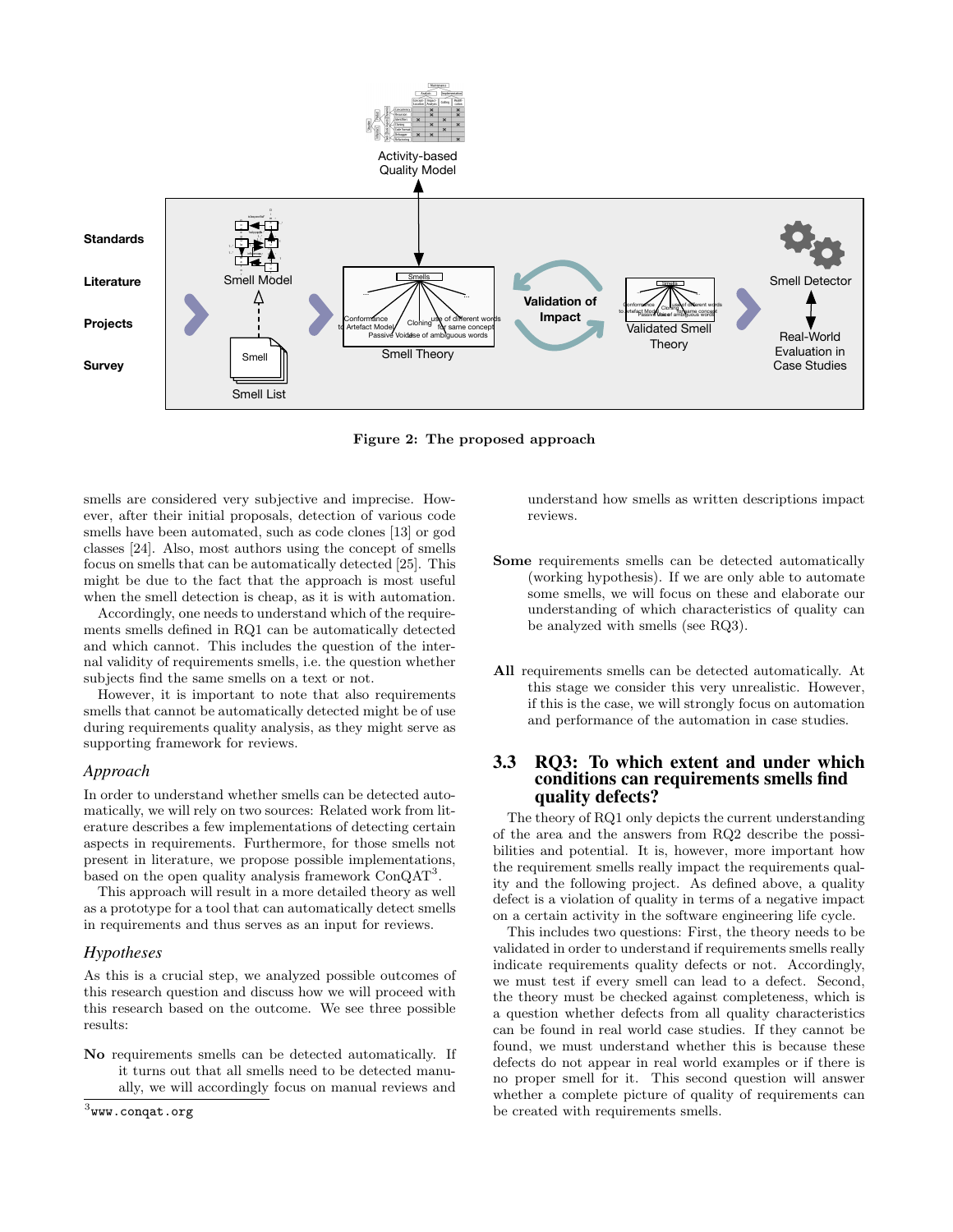#### *Approach*

To answer this research question, we validate the theory from RQ1 in case studies and experiments. In these we will focus on smells that are can be found by automation (based on the results from RQ2) as it allows a broader and hence more thorough analysis of specifications.

After creating a prototype for finding requirements smells, we analyze real world requirements specifications and discuss the findings with the authors of those specifications. To answer the questions, we measure the following metrics (see Fig. 4):

- 1. How many findings do we detect?
- 2. How many of these findings were quality defects?
- 3. How many of these were considered useful by the writer of the requirements artifact?
- 4. Which conditions (i.e. context) led to the answer in Question 3?

We determine answers to these questions through interviews and analysis of change requests. Afterwards we use reviews focusing on quality characteristics from RQ1, of which we could not find any defects. We accordingly update the theory from RQ1 and reiterate through all research questions.



Figure 4: Research Question 3

### 3.4 Validity threats and their control

To the best of our knowledge, there are two major threats to validity in the proposed work.

- Incorrectness and Incompleteness: First, the theory might be incorrect or incomplete. Inherent from the nature of analyzing qualitative data is the question when the necessary degree of saturation is reached. We thus plan to continuously validate our results in strong interaction with our industry partners to prevent that defects or smells are missing and to prevent that the theory describes defects or smells that are in fact no problem in practice.
- Author's Bias: Second, we as the authors of the method, are biased in judging whether a smell really leads to a defect or not. Therefore, we plan to ask writers or users of the specifications for their judgment.

So far we see these two issues in the proposed work. However, as these are surely not the only existing threats we would be very interested in comments on threats that we did not recognize.

# 4. CURRENT STATUS

We are currently experimenting in each research question to prevent unexpected risks. To do so, we have derived the taxonomy depicted in Fig. 5 from ISO-29148. We are currently building a theory based on the standards and material from an industry partner and will incorporate indicators from related work next.

So far, the following three steps have been undertaken:

- Smell Definition: To first understand the domain and it's terms properly, we have created (working) definitions for requirements smells and built a smell model that serves as a first reference for definitions (see Fig. 1).
- Quality Definition: We are working on the foundations by building an activity-based requirements engineering quality model. As this is joint work in our group, and will not be part of the thesis, I omitted it from this research plan. This quality model will form the foundation of the requirements smells, as they are defined along a definition of quality. We plan to update this quality model as a group together with industry partners during upcoming projects.

#### Smell Implementation: We have implemented

smells that analyze basic sentence structure, negative phrases, basic ambiguous words, legislative words and redundant passages and are currently working on superlatives and semantic text similarity. So far, these smells were created based on brainstorming ideas and ideas from the ISO-29148. The next step will be to create a more systematic theory based on the standard and structure the smells accordingly.

Case Studies: We are currently working on a case study with an industry partner. In this study, we are discussing the proposed work with requirements engineering coaches based on analysis of 5 different German requirements specifications.

One example for an issue, which we found by using our tool, is the following (translated into English by the authors):

If the driver releases the clutch too quickly, the [feature] shall be deactivated.

This can be an issue as it remains unspecified what release speed is too fast and where it is ok. Accordingly, a tester who has to write a test case for this requirement, cannot test and decide whether this requirement is implemented or not.

The next step here is to use the newly implemented smells, and inspect the resulting findings together with the company to understand which of the findings are quality defects.

## 5. ISSUES

At our current stage, we see three issues:

Automation: We assume that the most potential for improvements are automatable requirements smells. However, in the original definitions, Fowler and Beck did not even plan to detect smells with tools (and for many of them there are still no tools [25]). Yet, smells might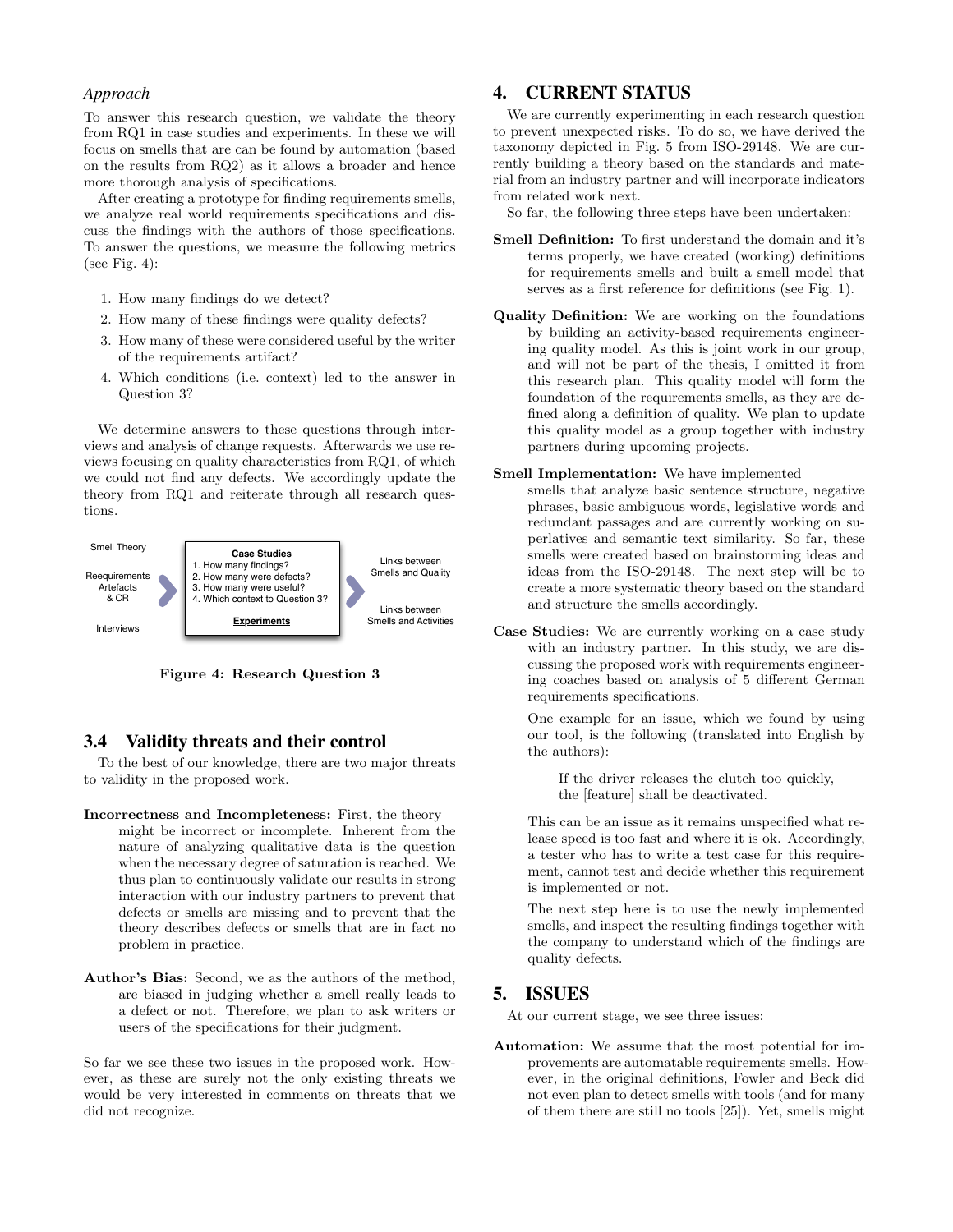

Figure 5: The taxonomy from ISO/IEE/IEC 29148

also help in reviews if they are not automated, could this be a risk to the research design?

- Subjectivity: Some aspects of quality are very subjective, such as readability. How can we incorporate these subjective criteria into tools or quality model?
- Validation of impact: We defined smells as heaving an impact on certain activities. Obviously, some of them can be validated in experiments. However, experiments on all impacts will be too time-consuming, so what is the most efficient way to validate the smells?
- Risks of undetectable defects: We have a working assumption that we can find relevant issues with smells. However, there is a risk that especially automatically detectable smells only point to superficial problems, and do not lead to the underlying problems. Especially real shallow quality issues in requirements engineering, such as "we forgot to consider law XYZ", might indeed be unreachable for requirements smells. We are currently aware of this problem but are unsure whether this is a show-stopper, which we should consider in our research plan.

# 6. CONCLUSION

In summary, we propose to create a theory of requirements smells that is directly related to activities and quality characteristics. The theory is built on standards, as well as current research and industry state-of-the art. In the second step the theory is analyzed for automatability and validated in case studies and experiments to foster understanding, whether the perceived knowledge in the field really fits the existing links between requirements smells and requirements quality.

The outcome of the research has the potential to foster quality of requirements engineering both in academia and in practice. In academia, we target at a deeper understanding of quality in requirements artifacts. In practice, the goal is to improve quality reviews of natural language requirements.

## Acknowledgements

I would like to thank Manfred Broy for his supervision of my thesis and the opportunity to hand this paper in at the doctoral symposium. Also, I would like to especially thank Daniel Méndez and Jakob Mund for the very valuable discussions and feedback on drafts on the paper.

## 7. REFERENCES

- [1] I. F. Alexander and R. Stevens. Writing Better Requirements. Pearson Education, 2002.
- [2] D. Berry, A. Bucchiarone, and S. Gnesi. A new quality model for natural language requirements specifications. In *Int'l Workshop on Requirements* Engineering: Foundations of Software Quality (REFSQ), 2006.
- [3] A. Bucchiarone, S. Gnesi, and P. Pierini. Quality Analysis of NL Requirements : An Industrial Case Study. In International Conference on Requirements Engineering, 2005.
- [4] A. Davis, S. Overmyer, K. Jordan, J. Caruso, F. Dandashi, A. Dinh, G. Kincaid, G. Ledeboer, P. Reynolds, P. Sitaram, A. Ta, and M. Theofanos. Identifying and measuring quality in a software